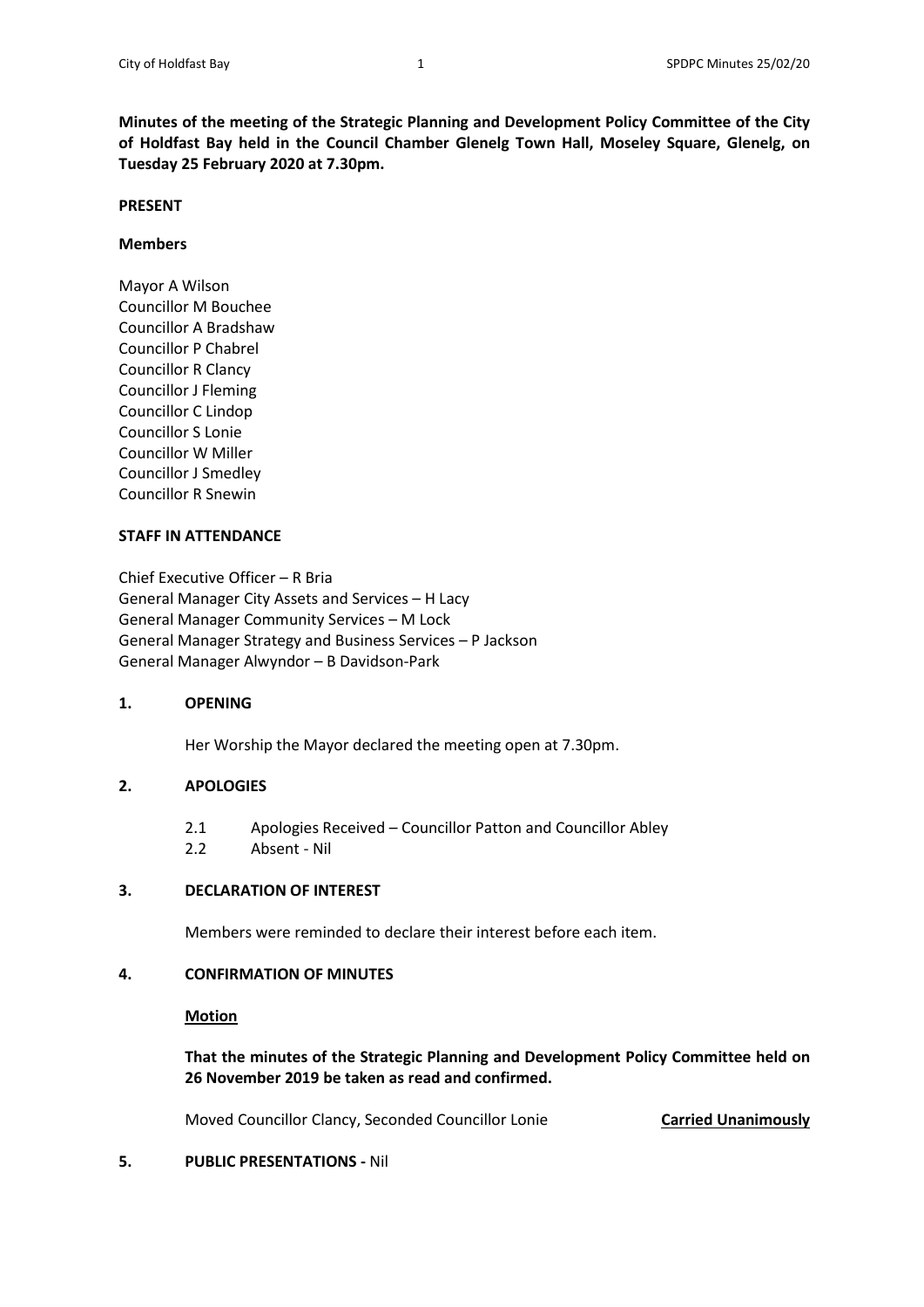- **6. QUESTIONS ON NOTICE -** Nil
- **7. MOTIONS ON NOTICE -** Nil
- **8. ADJOURNED ITEMS -** Nil
- **9. REPORTS BY OFFICERS**

## **Conflict of Interest**

Councillor Lonie declared a perceived conflict of interest for Item 9.1 Seacliff Park Residential and Development Plan Amendment (Report No: 10/20). The nature of the perceived conflict of interest (pursuant to Section 75 of the *Local Government Act 1999*) is that her accountant may have an involvement with the land with full details unknown.

Councillor Lonie dealt with the perceived conflict of interest by making it known to the chamber and remaining in the chamber as she is acting in the interest of the community.

Councillor Bradshaw declared a perceived conflict of interest for Item 9.1 Seacliff Residential and Development Plan Amendment (Report 10/20). The nature of the perceived conflict of interest (pursuant to Section 75 of the *Local Government Act 1999*) is that a family member works for a company which may be involved in providing services to the developer.

Councillor Bradshaw dealt with the perceived conflict of interest by making it known to the chamber and remaining in the chamber as she is acting in the interest of the community.

## 9.1 **Seacliff Park Residential and Centre Development Plan Amendment** (Report No: 10/20)

A draft Seacliff Park Residential and Centre Development Plan Amendment (DPA) has been jointly prepared by the City of Marion and the City of Holdfast Bay.

The subject site is located within the City of Holdfast Bay and the City of Marion.

Following a community engagement process in 2012, which sought the local community's aspirations for the site, numerous investigations were undertaken and a draft DPA proposing rezoning of the land to a Suburban Neighbourhood Zone was created for the two Councils.

The draft DPA was placed on Government Agency consultation in 2014.

Following consideration of the Agency responses received the DPA was amended and made ready for public consultation in 2015. Public consultation was placed 'on hold' pending finalisation of an agreement between Boral and the Seacliff Group regarding relocation of the quarry haulage road from adjacent the southern boundary of the Seacliff site.

The new location of the haulage road has been resolved and an agreement has been drafted, pending execution by the Developer.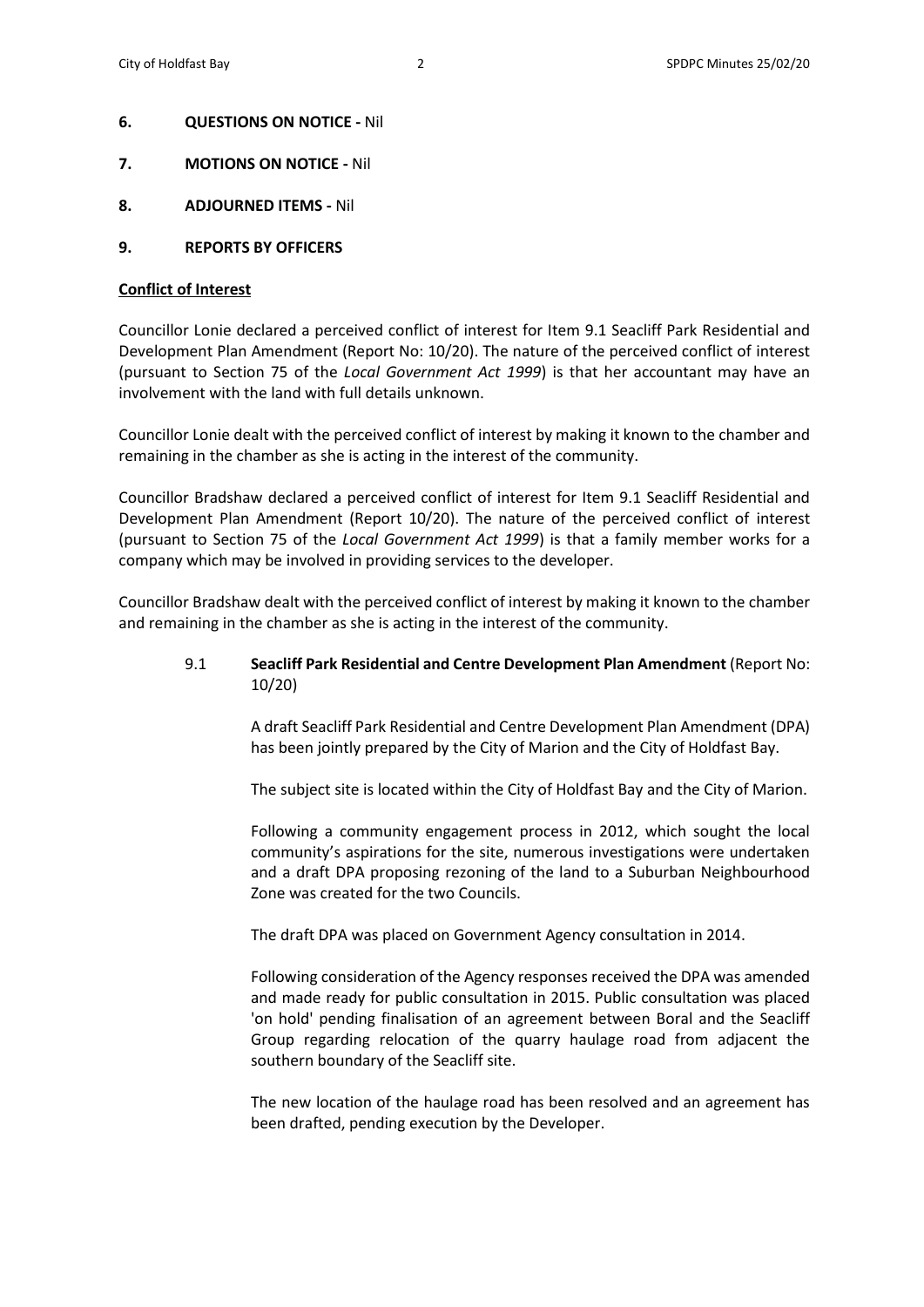As additional land has been included in the site and the intervening period of time since 2015 had resulted in changes to circumstances previously investigated as part of the DPA, additional and updated investigations were undertaken and an amended/updated version of the DPA was created.

The DPA was placed on public/Government Agency consultation from 22 August to 17 October 2019 and a joint Council Public Hearing was held on 24 October 2019. Responses/feedback received during the consultation period and at the public hearing have been taken into consideration and the DPA (version seeking Ministerial Approval) has been amended, where considered necessary.

On 11 February the City of Marion endorsed the DPA being referred to the Minister for approval subject to the execution of the Seacliff Park Development Deed. The Mayor and the Chief Executive Officer were authorised to execute the Seacliff Park Development Deed (upon its completion) for the provision of major stormwater infrastructure.

Council was requested to consider a summary Infrastructure Deed (between the City of Holdfast Bat, City of Marion and the developer) covering the provision of major stormwater infrastructure for the site.

Council was requested to consider the amended version of the DPA and endorse that the DPA is suitable for Ministerial Approval.

#### **Motion**

**The Committee recommends that Council:**

- **1. endorses the Draft Seacliff Park Residential and Centre Development Plan Amendment, subject to the Execution of the Seacliff Park Development Deed for Ministerial Approval;**
- **2. authorises the Mayor and Chief Executive Officer to finalise, execute and seal the deed (upon its completion) for the provision of major stormwater infrastructure; and**
- **3. authorises the Chief Executive Officer to work with the Chief Executive Officer, City of Marion to draw the Minister for Planning's attention to the contents of the Summary of Consultation and Proposed Amendments (SCPA) Report, including community concerns regarding potential impacts of traffic from the development, specifically the retail zone.**

Moved Councillor Bouchee, Seconded Councillor Miller **Carried**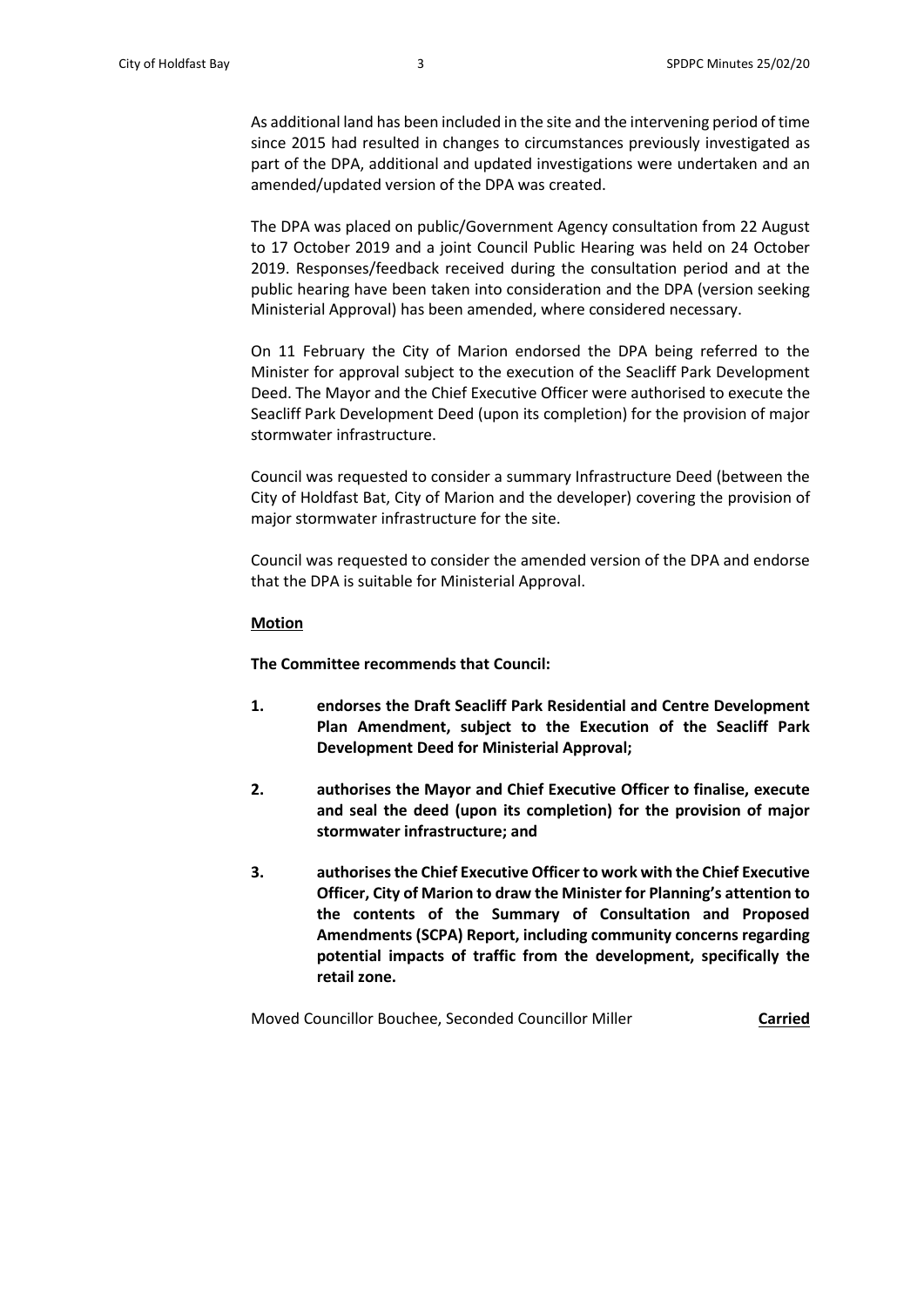## **Division Called**

A division was called and the previous decision was set aside.

Those voting for: Councillors Bouchee, Chabrel, Clancy, Fleming, Lindop, Lonie, Miller, Smedley and Snewin (9)

Those voting against: Councillor Bradshaw (1)

Her Worship the Mayor declared the motion **Carried**

## 9.2 **Planning Reforms – Planning and Design Code** (Report No: 47/20)

The State Government commenced a review of the whole planning system in 2012, which took approximately 18 months and recommended wide reform of the existing system.

As a result of the review, a new Act, the *Planning Development and Infrastructure (PDI) Act 2016* was legislated in 2016. As part of the PDI Act 2016, every Councils' Development Plan will be rescinded, and replaced by the Planning and Design Code.

The Planning and Design Code was released for public consultation on 1 October 2019, with consultation closing on 28 February 2020. This report summarises the main issues of the Planning and Design Code and seeks Council's endorsement of a number of recommendations and an attachment which would form Council's response to the consultation.

The Planning and Design Code was initially scheduled to commence operation on 1 July 2020 for Metropolitan Adelaide. However, the Minister for Planning announced on 7 February 2020 that this implementation will be delayed, with regional Councils transitioning to the Code in July 2020, and Metropolitan Adelaide transitioning in September 2020.

## **Motion**

**That Council:**

**1. endorse the following recommendations contained in the draft letter to be sent to the Department of Planning, Transport & Infrastructure (DPTI) (refer attachment 1) as part of Council's response to consultation on the Planning and Design Code – that:**

**"DPTI should:**

- **a. introduce the Planning Design Code for all of South Australia's 68 Councils on the same date and not proceed with the phased approach to implementation of the Planning and Design Code;**
- **b. not introduce the draft Planning and Design Code until the State Planning Commission has engaged with Councils to**